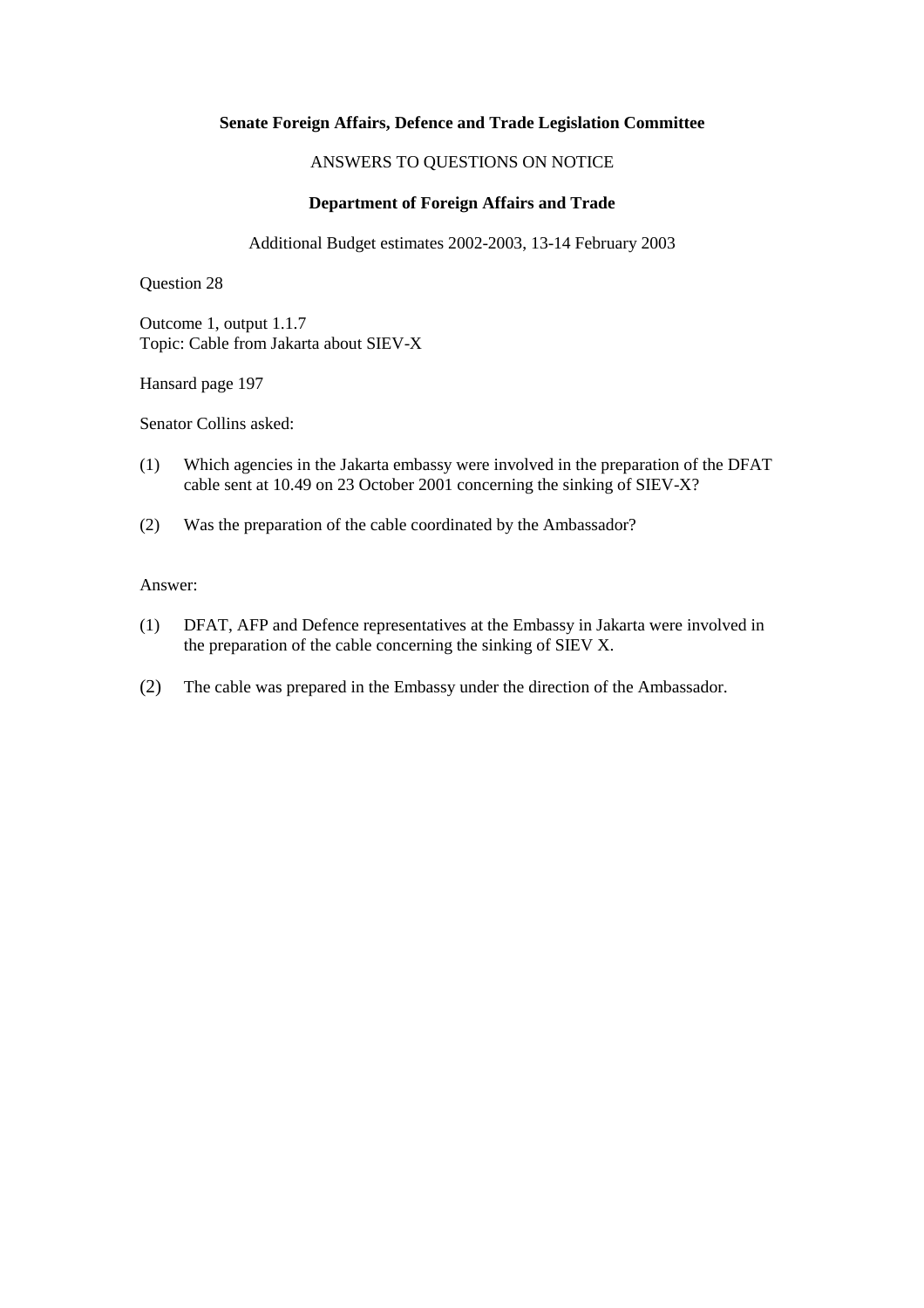### ANSWERS TO QUESTIONS ON NOTICE

### **Department of Foreign Affairs and Trade**

Additional Budget estimates 2002-2003, 13-14 February 2003

Question 29

Outcome 1, output 1.1.7 Topic: SIEV-X

Hansard pages 198-200

Senator Collins asked:

- (1) When did information about the SIEV-X prior to its departure first become known to Australian agencies?
- (2) When and how did Australian agencies first become aware of radio communications from the SIEV-X?
- (3) Was incorrect information previously provided to the Senate Select Committee of Inquiry into a Certain Maritime Incident, with regard to radio communications from the SIEV-X?
- (4) How do Australian agencies know that SIEV-X radio communications were with Abu Quassey?
- (5) Were there any other radio communications from SIEV-X, including as the boat was sinking?
- (6) If Australian agencies were aware that the crew of the first boat contacted their Chinese owner for instructions, why can't the agencies be aware of the coordinates the crew did that from?
- (7) Were there any other communications from either the vessel itself or the two vessels that rescued survivors?
- (8) What priority did the department give to the 23 October 2001 cable from the embassy in Jakarta?
- (9) What priority was attached to the cable by the embassy in Jakarta and what priority was attached to it in Canberra?
- (10) What action did the department take upon receipt of this cable? Was the action officer in DFAT the person who informed the Australian Federal Police officer who in turn informed Ms Halton, an officer then at Prime Minister and Cabinet?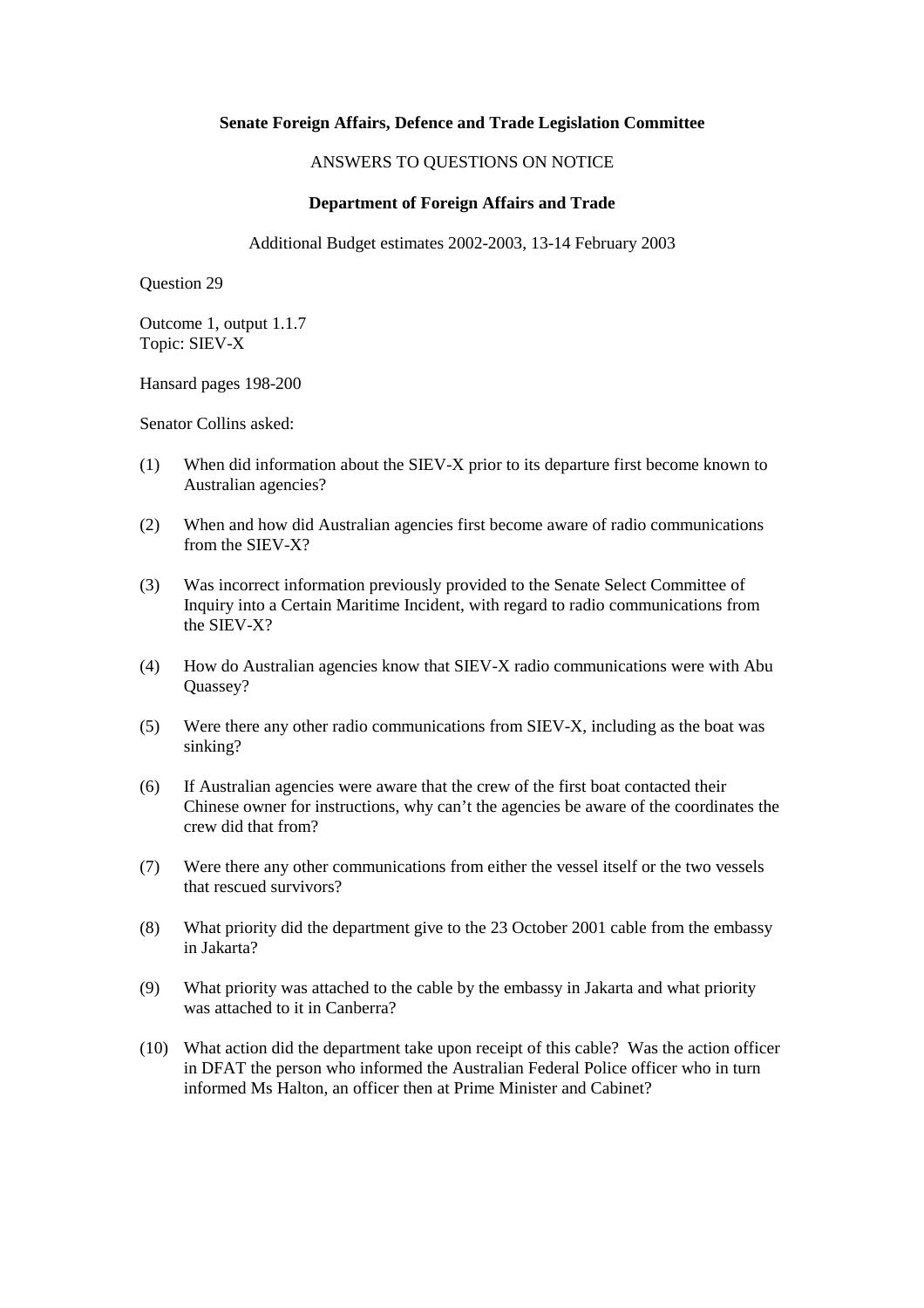#### Answer:

- (1) DFAT staff at the Embassy in Jakarta first became aware in August 2001 of plans by Abu Quassey to send a suspected illegal entry vessel to Australia, although much of this information was unclear and proved to be incorrect. DFAT staff at the Embassy did not have specific details of the actual vessel which subsequently became known as SIEV X, its eventual departure point or time of departure prior to its departure.
- (2) DFAT staff at the Embassy in Jakarta first became aware of radio communications from SIEV X on the evening of 22-23 October 2001 through an Embassy interview with one of the SIEV X survivors.
- (3) No. The issue of radio communications from SIEV X was not raised with DFAT when it appeared before the Senate Select Committee on a Certain Maritime Incident on 1 May 2002.

In response to a question taken on notice from Senator Cook on whether the contents of a letter from Senator Hill to Mr Crean of 26 March 2002 matched DFAT's understanding of events, the Department replied "DFAT does not have access to sources of information on Defence and Coastwatch operational issues other than the Department of Defence and Coastwatch." This was, and remains, correct.

- (4) DFAT staff at the Embassy in Jakarta understood that SIEV X radio communications were with Abu Quassey as a result of an Embassy interview with a SIEV X survivor.
- (5) DFAT staff at the Embassy in Jakarta were not aware of any other radio communications from SIEV X, including as the boat was sinking.
- (6) DFAT staff at the Embassy in Jakarta were not aware of the coordinates from where the crew of the first fishing boat contacted their owner for instructions because that information was not obtained during the Embassy interview with the SIEV X survivor.
- (7) DFAT staff at the Embassy in Jakarta were not aware of any other communications from either the vessel itself or the two vessels that rescued survivors.
- (8) People smuggling issues were a high priority for the Government and the cable was treated accordingly.
- (9) The cable was given a "Priority First" designation on despatch by the Embassy.
- (10) The cable arrived in Canberra during business hours (approximately 2 pm on 23 October) and was distributed in the usual way. As it had been designated a "Priority First" cable by the Jakarta Embassy, the relevant senior DFAT officer was advised by telephone of the cable's receipt by the Communications Centre. The department has no record and no recollection of notifying the AFP of receipt of the cable.

The cable was released electronically to addressees who had electronic access to the cable system at 2.21 pm on 23 October. Other addressees received hard copies later, in most cases probably the next day.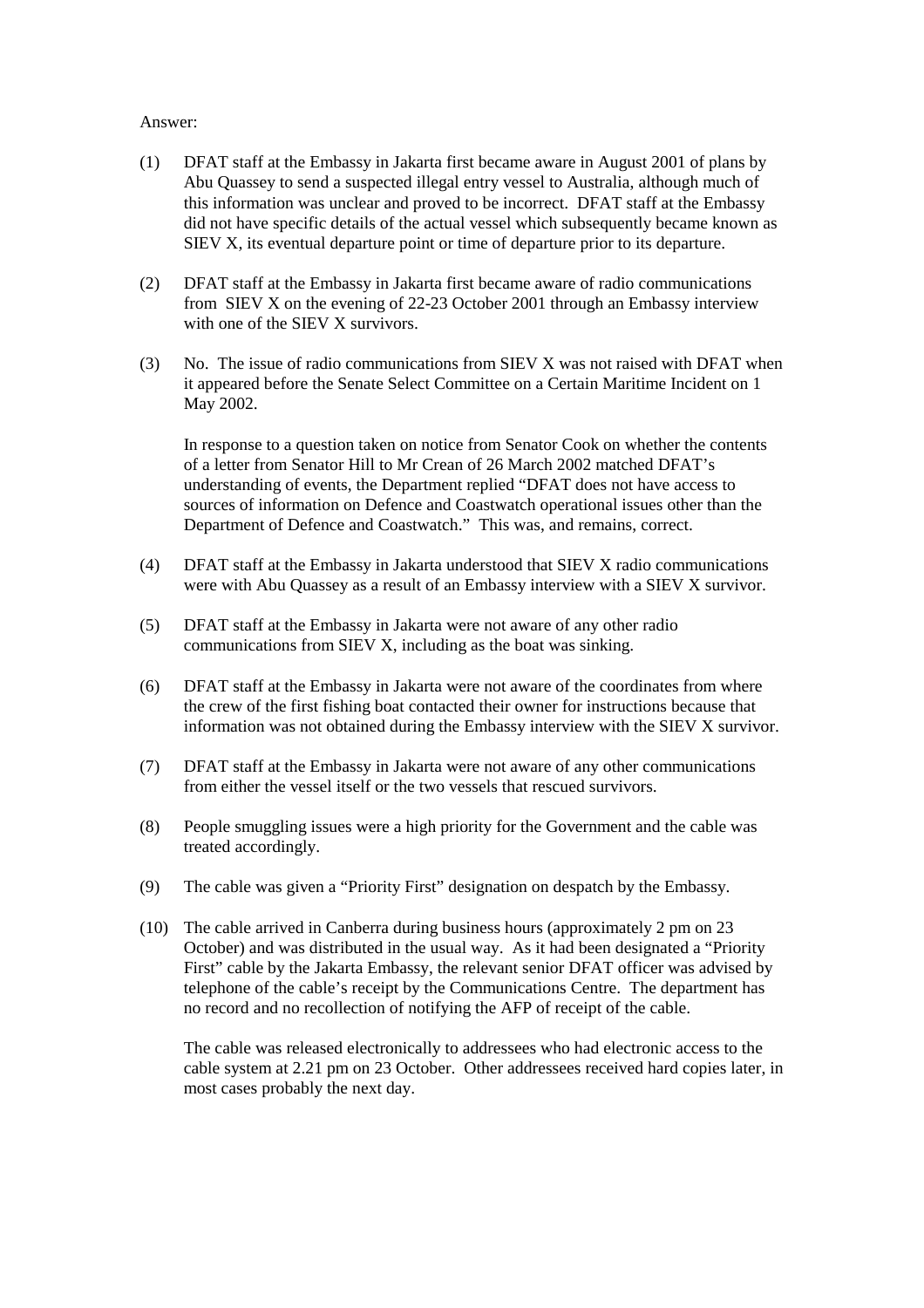### ANSWERS TO QUESTIONS ON NOTICE

### **Department of Foreign Affairs and Trade**

Additional Budget estimates 2002-2003, 13-14 February 2003

Question 30

Outcome 1, output 1.1.7 Topic: Abu Quassey

Hansard page 205

Senator Collins asked:

Could the department prepare a chronology of the dialogue that has occurred with the Indonesians in relation to extraditing Abu Quassey to Australia, including meetings which the department may not have attended but of which it is aware?

Answer:

The Department, our Ambassador to Indonesia and DFAT officers at the Australian Embassy in Jakarta have assisted Senator Ellison and the Attorney General's Department in their dealings with the Indonesian Government on this issue. Most recently, this has included representations by the Ambassador-designate in January 2003 at Ministerial level and providing support to a delegation of senior legal and law enforcement officials, led by the Attorney-General's Department, which visited Jakarta in February 2003.

The Department is unable to make public the details of sensitive government-to-government communications and notes that the Attorney General's Department has primary carriage of extradition issues.